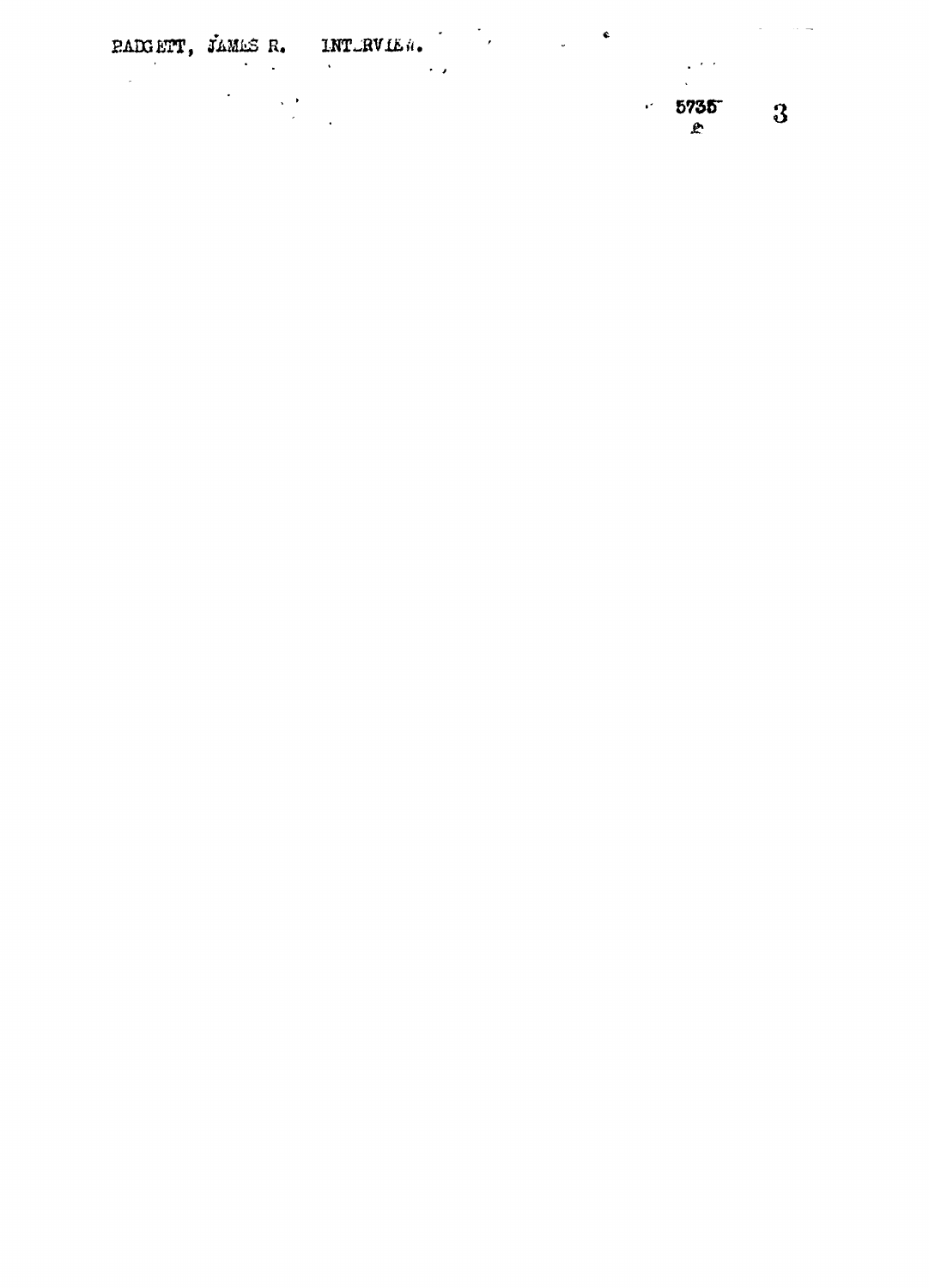**Gus Hummingbird Field worker 3-449 May 13, 1937**

**JAMES .JR. . INTERVIEW. \* • , . • 6785**

**An Interview with James H« Paggett.**

James R. Padgett, a pioneer white man of the **Cherokee Nation, was born in South Carolina Ih 1858. His parents sere natives of North Carolina.**

**The Padgetts moved to Georgia when James was twelve years of age. He lived in Georgia until 1881. Whan he was nineteen years of age, he married a Cherokee girl by the name of Yickery. The Cberokees at that time lived on a reservation in Georgia.**

**Mrs.. Padgett\*8 folks left Georgia for the Indian Territory in 1881 and Mr. Padgett immigrated with them.**

**They settled near the present site of Mtiskogee, Oklahoma, on a farm owned by Mr. Simp Bennett, a relative of the Vickery's. This place w;s located about four miles southeast of Muakogee, which was a small place when they came. Mrs. Padgett and Mr. Padgett did not get along very well among**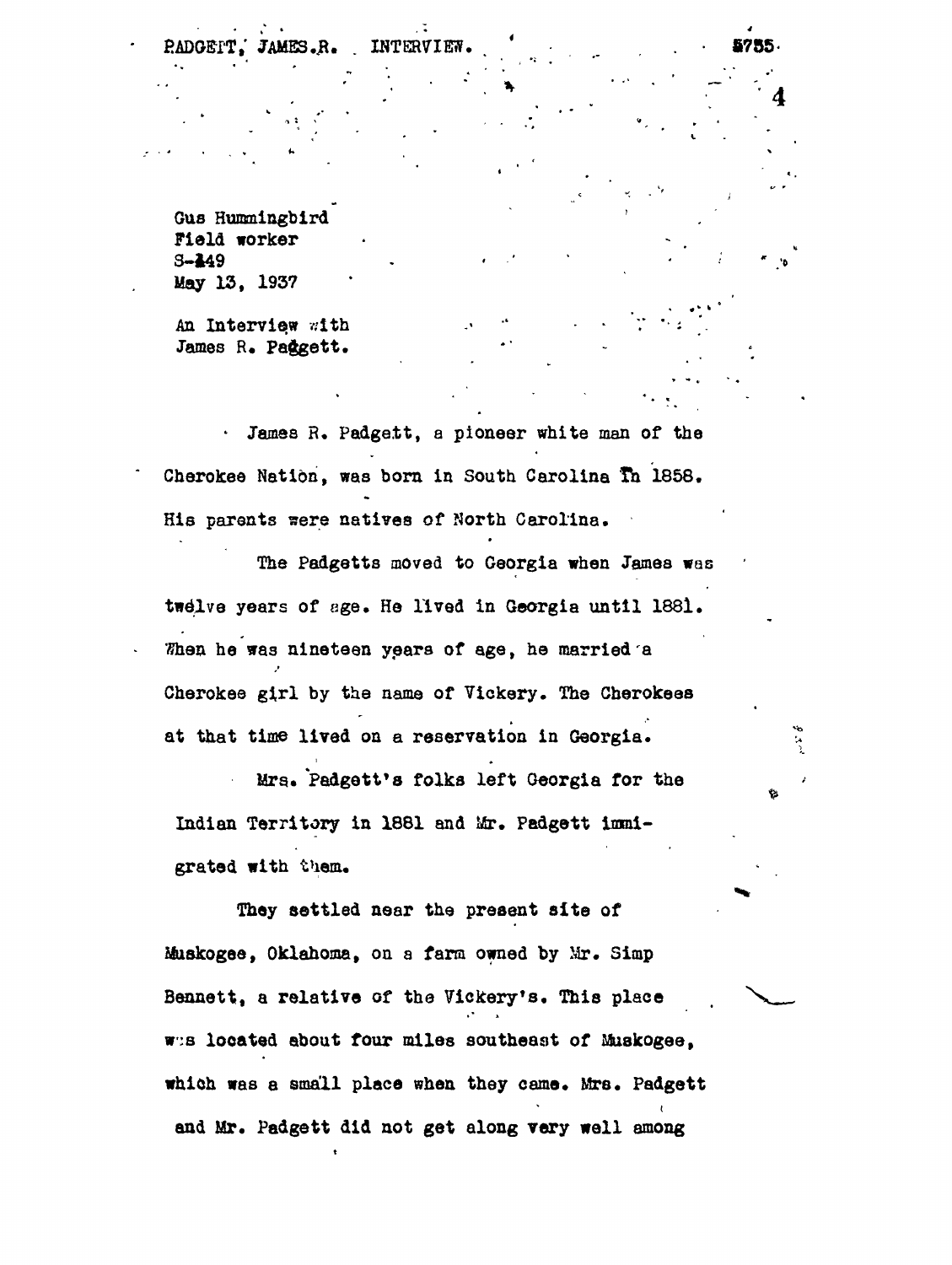RADGETT, JAMES R. INTERVIEW.

2

**her'people, 80 five months afterwards James went to the Goingsnake District and settled near the**  $\mathbb{C}^{\infty}_{\mathbb{C}}$  , where  $\mathbb{C}^{\infty}_{\mathbb{C}}$  ,  $\mathbb{C}^{\infty}_{\mathbb{C}}$  ,  $\mathbb{C}^{\infty}_{\mathbb{C}}$  ,  $\mathbb{C}^{\infty}_{\mathbb{C}}$ **Ptney .neighborhood. liile living at Piney, V ' ' be married another Cherokee girl, Baaed Eliza** Sixkiller, who belonged to a prominent Cherokee

**family.**

 $\mathcal{F}(\mathcal{F})$ 

To this union there were born twelve children now living and Mr. Padgett still lives on the same **farm his wife allotted.**

Some old timers at *Muskogee* at the time **Mr. Padgett arrived are Bill McMickens, Simp Bennett! Cobb, Colonel Harris,, Joe Harris and Jim Harris.**

# FERRIES.

 $Mr.$  Padgett has crossed the Arkansas River •-•v # several times on a ferry boat. He thinks the ferry **several times on a ferry boat.. He thinks the ferry** Railway Bridge. He does not remember the mans **Railway Bridge. He does not remember the oW s** name who operated this ferry.

The U.S Troops were stationed at Ft. Gibson **The U.S Troops were stationed r.t Ft\* Gibson** at that time. He kas been at Chief Bushyheads home **at that time. He kas, been at Chief Bushyheai/s home** there on the Grand River.

**name who operated this ferry\***

**there on the Grand River.**

 $\overline{5}$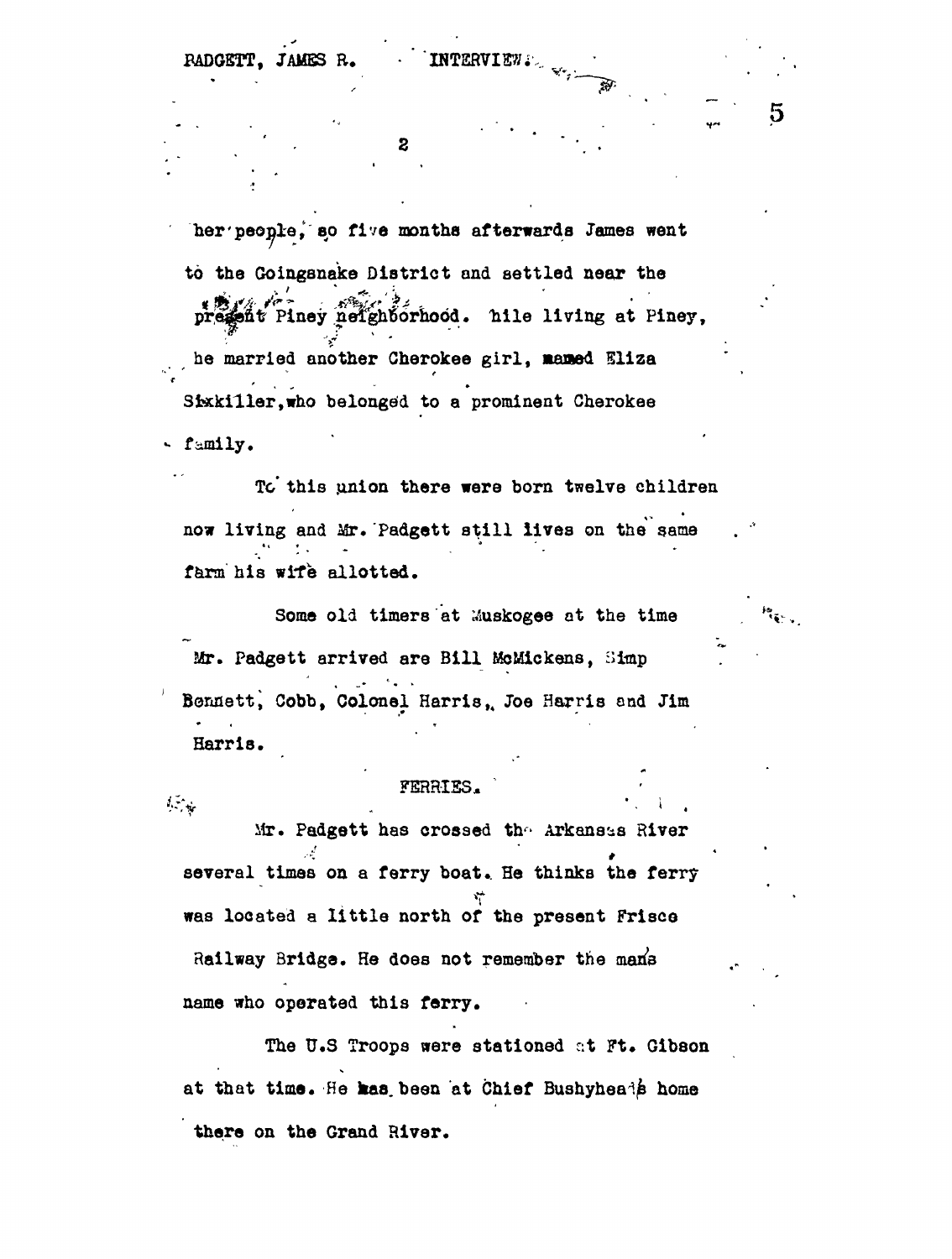# **FARMING**

 $\mathbb{P}$ 

**After the marriage of Mr. Padgett to the Sixkiller girl in the Ooinganake District, he was allowed to move on the farm of his father-in-law. Here he farmed for several years, raising all kinds of orops but corn wss the principal crop. After he h>.d\* made two crops or had lived two years among the Cherokees, he was adopted into the Cherokee Tribe which enabled him to ypte and become a citizen, but he was not entitled to any land.**

**There were only a few wealthy people in this** country at that time. The Walkingsticks were the **wealthiest of that time.** 

**itost of the farmers of his class did all their trading by barter or exchanging surplus goods.**

**He hns walked ens far as-EvansviHe, a distance of fifteen miles to cradle wheat for the people along** the Arka nsas line in order to get cash to purchase **clothing.**

**Everything in way of clothing was homemade.**

### **FINANCING FARMERS.**

**There was plenty of money in the Cherokee Nation at that time but it was handled only by a few. A poor man**

**• 76**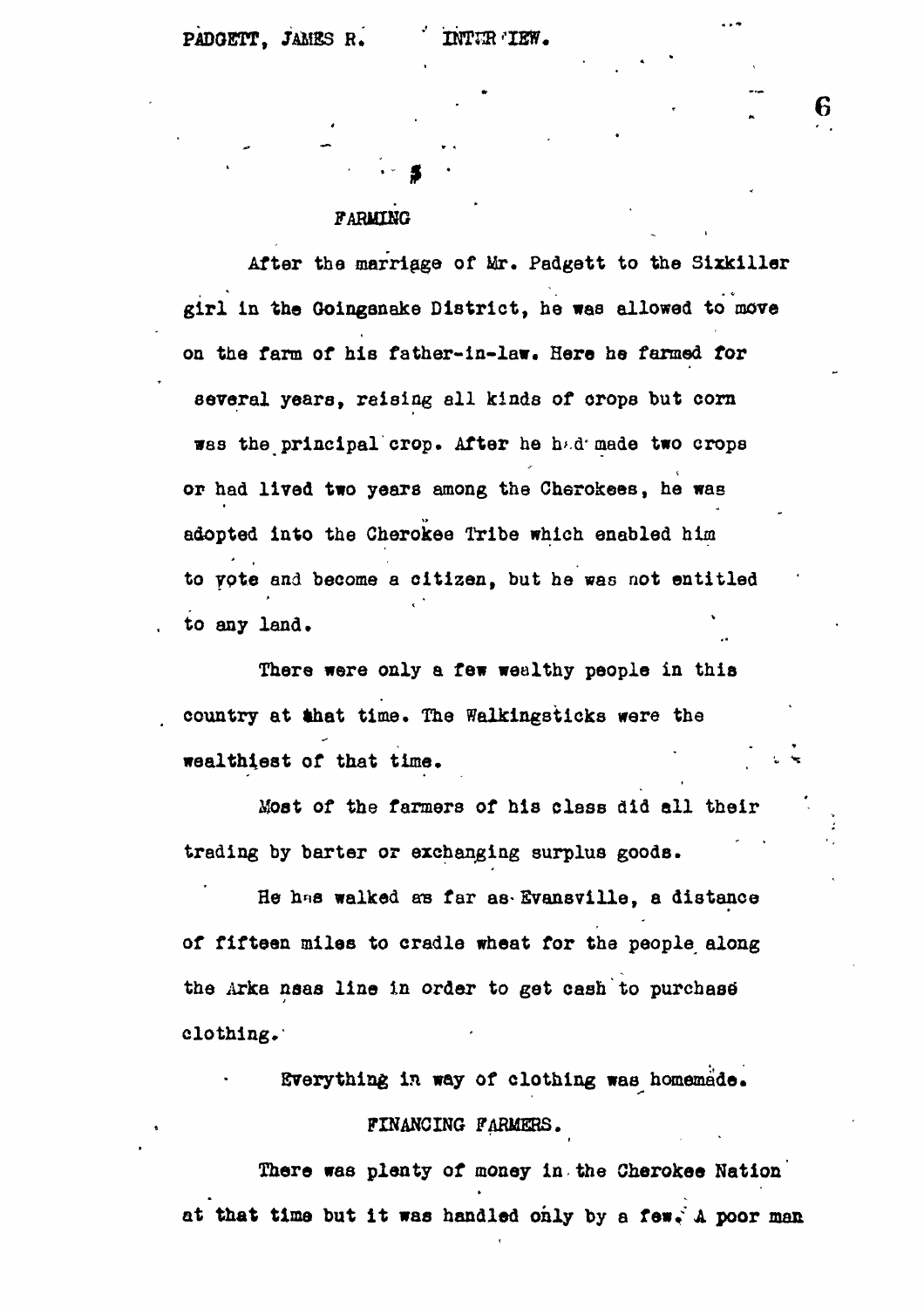**who did not want to go In debt was forced to go somewhere else to work.**

The Cherokees would loan money to one an**other, but a white man would have difficulty in getting any.**

**Be has seen the Sixkillers loan as much as Two Hundred Dollars to some of their neighbors. No security was demanded. A man<sup>f</sup>s promise was his bond.**

**Mr. Padgett wanted to borrow money once in case of sickness so he went to his closest neighbor, Judge Noisewater. The old man told him to send his wife down, she, being a Cherokee, got** the money.

# **FRONTIER TOMS .**

**Ft. Smith, Siloam, Evansville and Dutch Mills were the frontier towns. Svansv&lle was their trading point. Dutch Mills was their milling point. Some old** 'v \* **time merchants at Dutch Mills were Rufa See, Vol English, Thea Svans and Jim White.**

#### **EPIDEMICS**

**Communieable\*diaeases seldom broke out in** the Cherokee Country, Typhoid Fever, Measles, Chicken **Pox, Influenza and other diseases were unknown. The** only diseases that were to be found at any time was  $\cdot$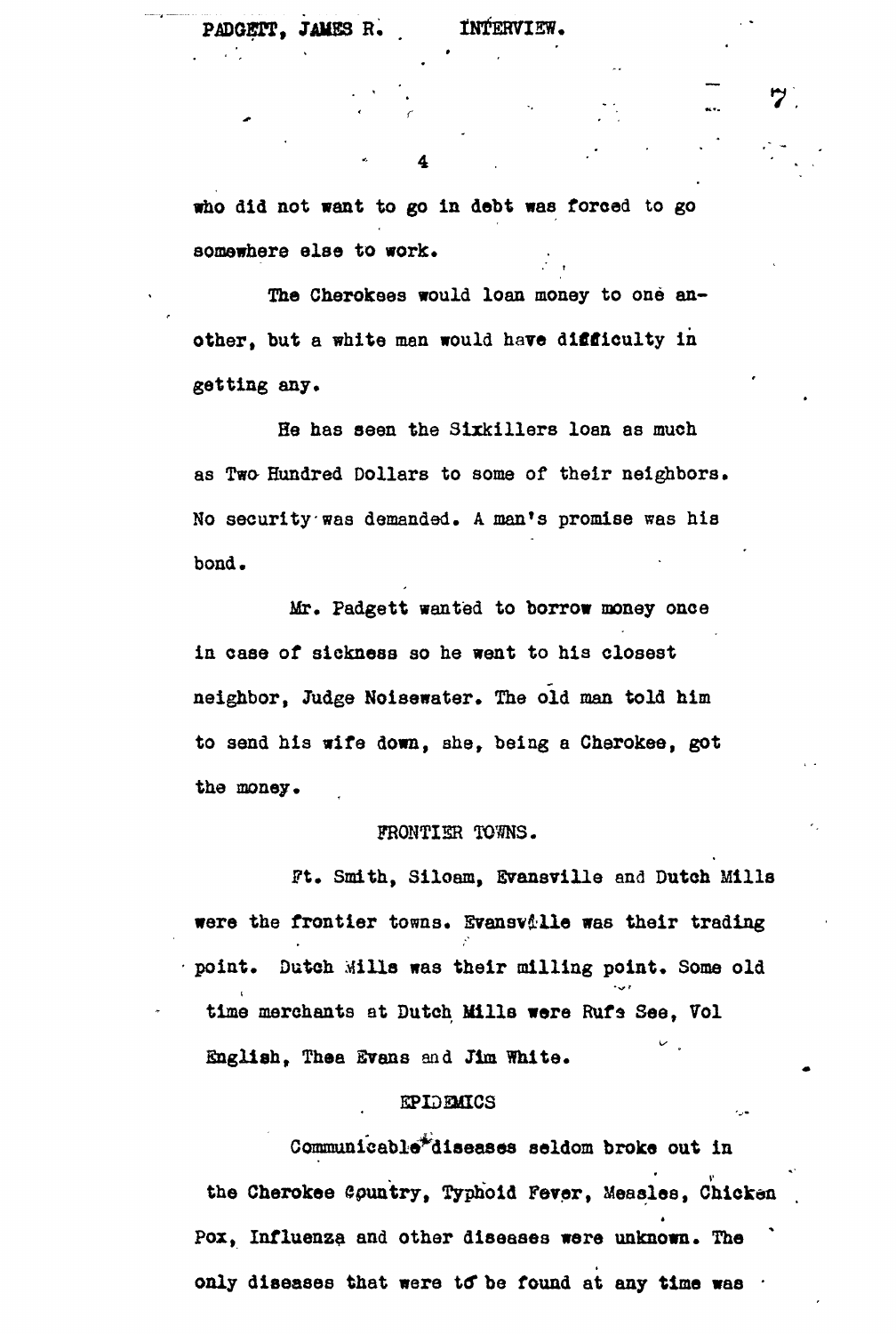$\overline{5}$ 

MIDICINE.

•\* -

8

the Smallpox and Consumption.

He has he rd some old timers talk about Scarlet Fever during the Civil War. This disease killed thousands of them. Summer Chills and Paralysis cases could also-be the same of the contract of the contract of the contract of the contract of the contract of the contract of the r.<br>Fra found among the Cherokees.

Most-of these diseases were treated by the Cherokees themselves for there were no doctors in the country at that time. The only white doctors that could be found in cases of emergency were at Evansville and Dutch Mills, which was about fifteen miles away. What few there were at these places were very kind. They would coma to the Cherokee country without any pay many times. Those that were able to pay, paid three dollars a trip. < • •\*• They usually came horse-back.

He never heard of Appendicitis, or he does not remeaber of any operation performed in this country at that time. The only operations he ever heard of was ^ performed on an Indian, when Dr. Johnson cut a bullet out of his leg. Cherokee people knew a medicine-" a wax made from some roots .This, applied to the wounded part, would draw out the lead poisoning. This wax was applied

æ-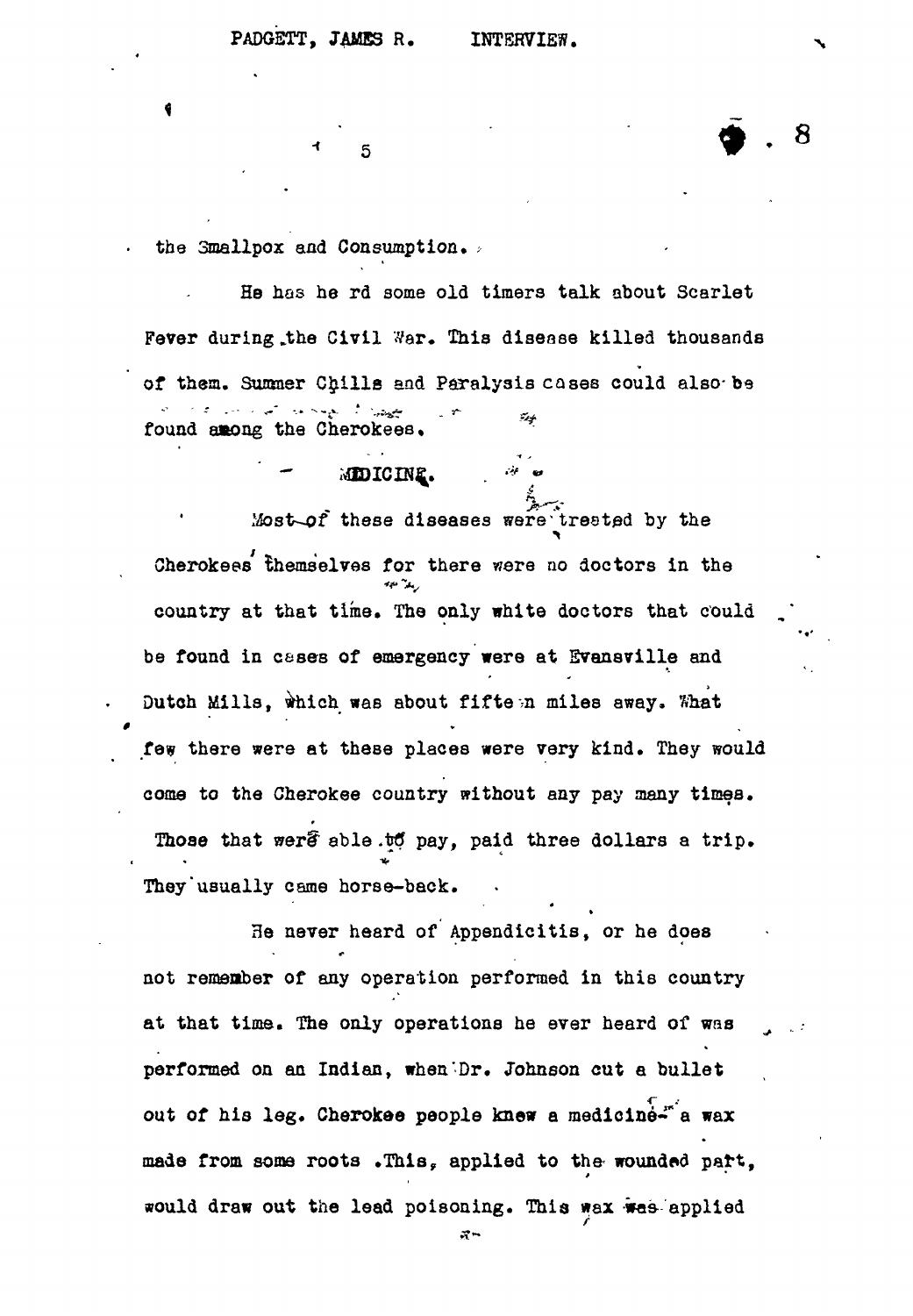$6 \,$ 

on the gunshot wound of a boy named Terry when he was shot by the City Marshal of Tahlequah. But you could not buy these medicines from these Indians, They would doctor you. But tney would not tall you their remedy. The same applies to the Cherokees now.

**I 9**

Some of the old time Cherokee doctors were Thompson Charles, John Hair, William Wolfe and Jennie Mouse.

#### CUSTO&S.-

The customs of the Cherokees differ much from the customs now. S7ery fall of ths year when a neighbor would butcher a hog, it was the custom of this neighbor to send his closest neighbors a mess of fresh meat.

Any person who had helped with a corpse in any way . was not allowed to come inside of a garden for four days.

was not allowed to come inside of a garden for four days. The four days inside of a garden for  $\mathcal{A}$ 

 $\mathcal{A}$ l medicines three three three three three three three three three three three three three three three three three three three three three three three three three three three three three three three three three thr

They believed that experiments in the night was the night was the night was the night was the night was the night was a warning that some of your nearest relatives were going to get killed.

They taught their children that all dreams told  $\ddot{ }$ before breakfast would come to pass, so the children were before breakfast would come to pass, so the children were to pass, so the children were to pass, so the childre taught not to toll bad dreams before breakfast.<br>Dreams before breakfast.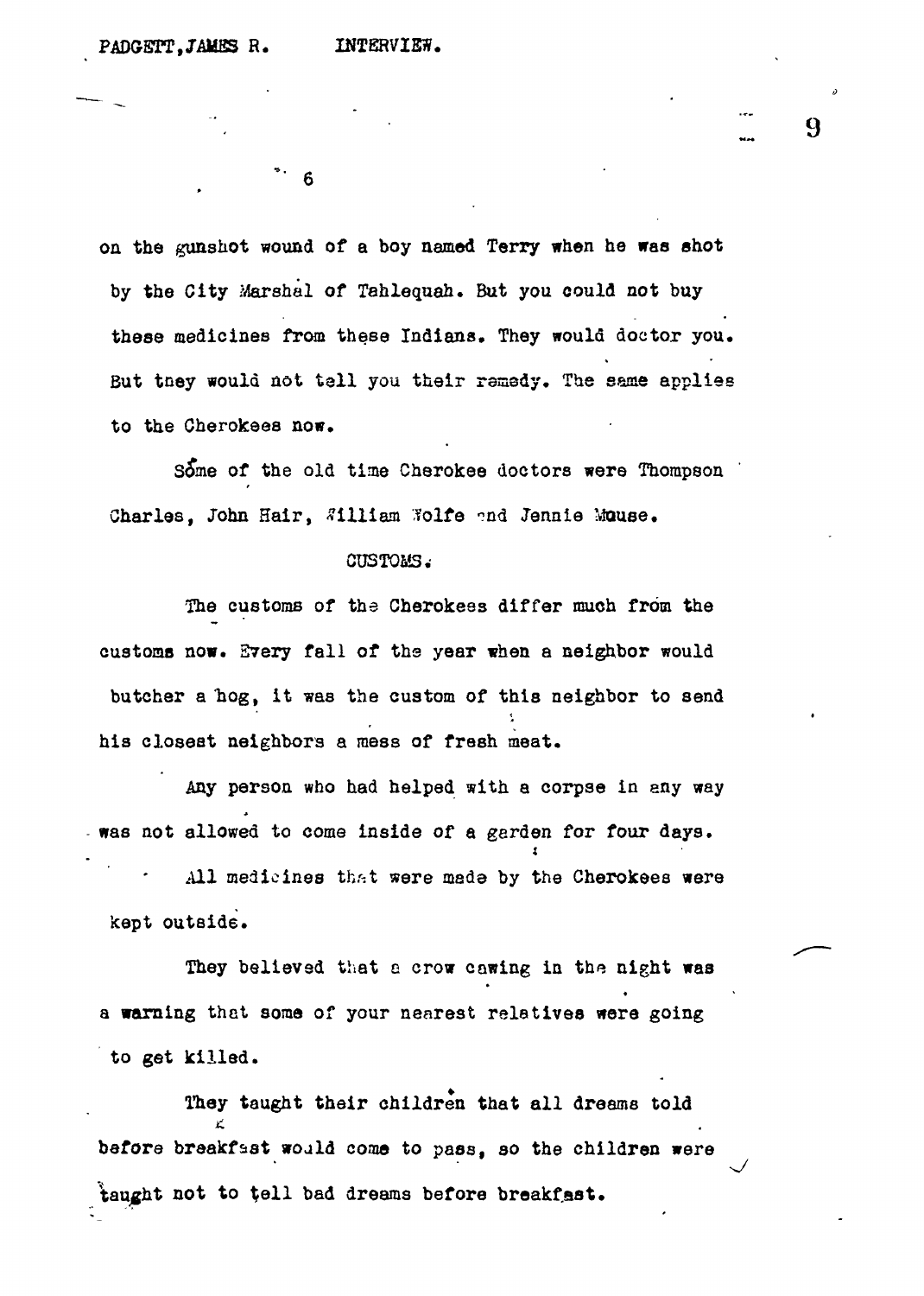### STOCK .ND STOCKMEN

7

**Not everybody owned 8took at that time. There were many cattle but just owned by a few. Among the early day stockmen were Richard Wolfe, Tom Horn, Bob** Ross, Jim and John Walkingstick, Jonathan Whitmire **and Lew Williams.**

**Lew Williams owned a ranch a little east of the present city of Westvilla, Oklahoma. He owned more cattle then any of the early cattle men. He was the chief buyer, the others mentioned would .sell their cattle to Williams.**

**Mr. Padgett has worked some for Richard Wolfe. He has helped several tine to drive cattle through to Ft. Gibson, which was a shipping point at that time. Solfe lived near Proctor.**

**Some would drive tneir cattle to Dodge City, Kansas.**

# **U.S. MARSHALS.**

**Jx. Padgett was personally acquainted with several early day officers.**

A •

He and Ned Christie were brothers-in-law.

**10**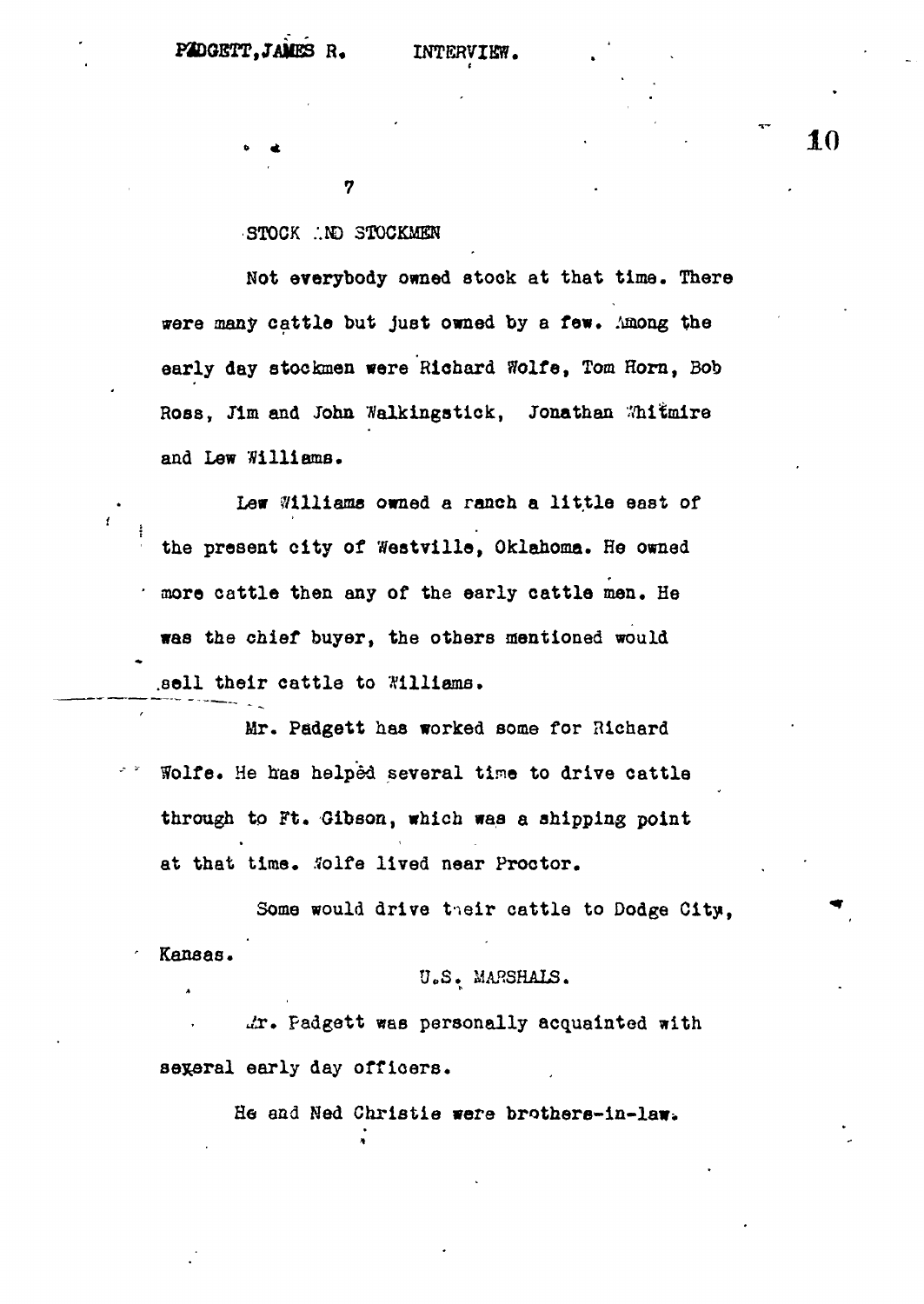ŧ

8

He knows the history of Nad as well as any man. Since it has been told so many times he will not tell it. Mr. Padgett made the rails that the officers used for a shield when they set Ned's house afire.

He knew Col. White, Heck Brunner, Charley Copeland and many others. He also knew Soldier Hair and land and many others. He nlao knew Soldier Hair and

Arch Wolfe,x^ed's partners. . Mr. Padgett has been appointed Cuard seyeral . Mr. Padgett has been approximately define  $\mathcal{L}_{\mathcal{L}}$ times at the Goingsnske Court House when Court was in session. He and Charley Shell were Guards at the trial of Walker Bark. He was convicted and the trial of Walker Bark. He was convicted and . sentenced to hang. Aaron Goingwolfe and John Looney were two of the jurors in this trial.

# STOMP DANCE.

Some Cherokees belonged to a clan called Some Cherokees belonged to a clan called "Night Hawks", this being a group that did not believe in intermarrying with the whites. They also did not believe in education. They taught the young generation the evils of an education. This was the same group that the government had so much trouble with after statehood pertaining to schooling Indian children.

The Goingsnake group had their grounds at John Wolfe's place near 3auhillau. Their leaders were John Wolfe and Ben Squirrel. John ftolfe and Ben Squirrel.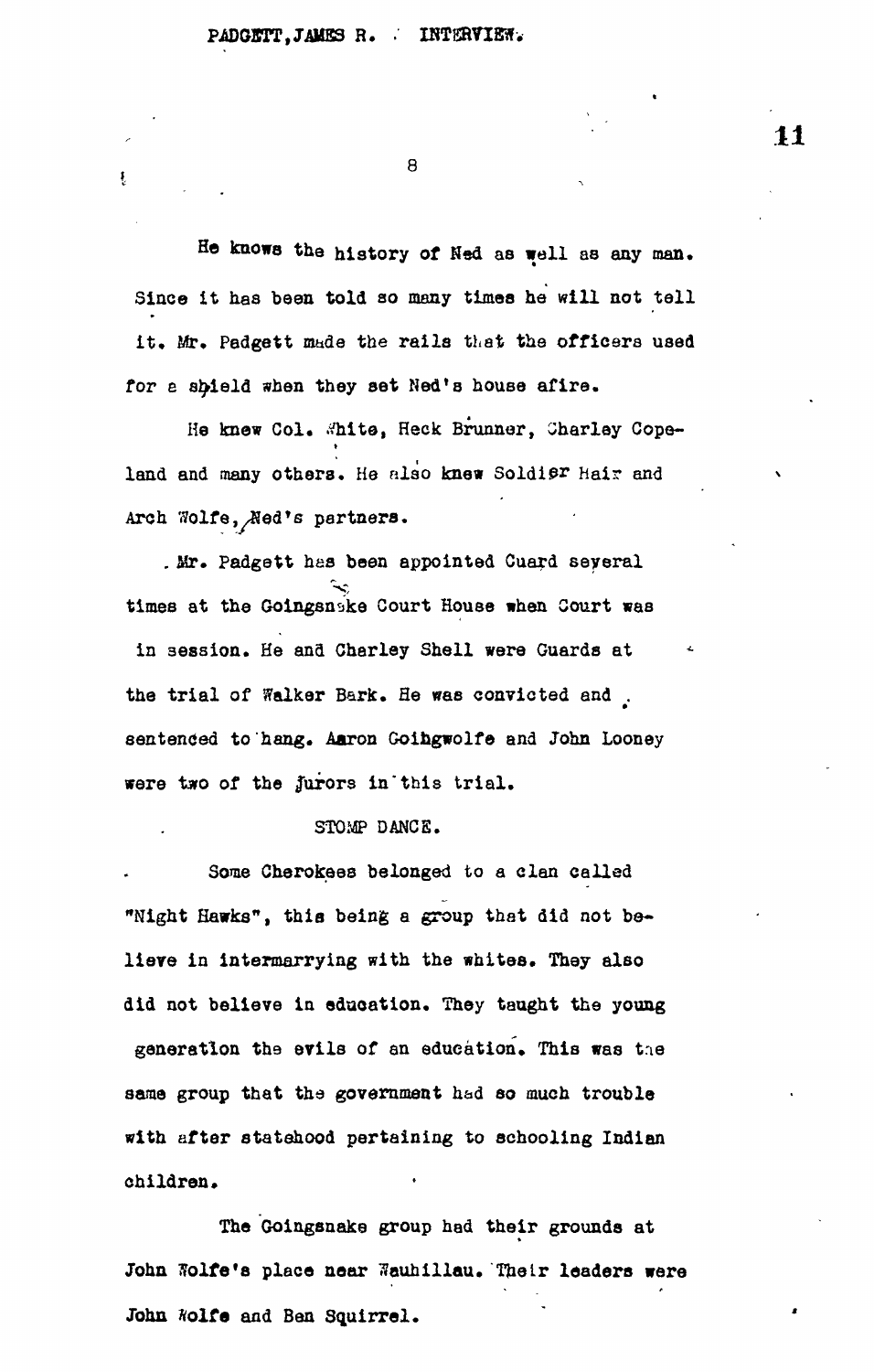**9**

### **TOWHS.**

Stilwell at that time was only a small place con**sisting of only one store which was located somewhere sear the present New Hope Cemetery. This store was operated by Henry Dennenberg.**

**The land all around was owned by Henry Dannen**berg, Liver Scott, Sam Johnson and Ben Freeman. Then **the #.C. 3. Right-of-way was granted, it was moved to where it is now located.** ۱

## **RAILROADS**

**The Kansas City Southern Railroad was built through the Cherokee Country about 1893 and 1894. Several years afterwards, the St. Louis &. San Francisco Railway Company asked for a permit to extend its lines into the Cherokee Country from the east, Mr. Johnathan Thitmire -md Richard 3olfe were members of the Council at that time. At that <sup>x</sup>time Mr. Padgett was working for Mr. 'hitmire. He recollects Mr. Solte coming over to Mr. Whitmire^s one Sunday an} discussing this question of granting a rl (ht-of-way to the said company. It was their duty to vote on the question at the nezt meeting**

42